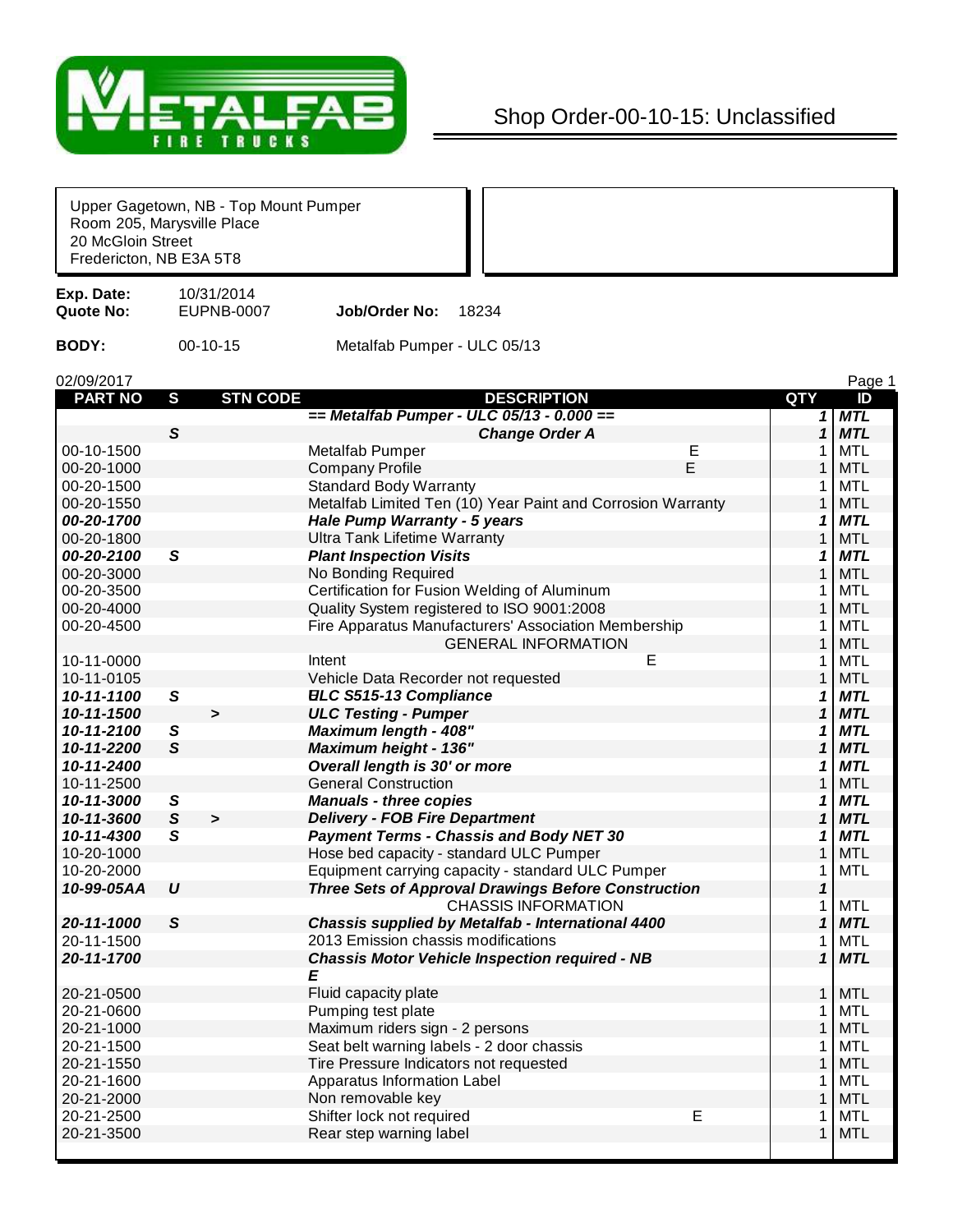| 02/09/2017               |               |                 |                                                                   |                            | Page 2     |
|--------------------------|---------------|-----------------|-------------------------------------------------------------------|----------------------------|------------|
| <b>PART NO</b>           | S             | <b>STN CODE</b> | <b>DESCRIPTION</b>                                                | QTY                        | ID         |
| 20-21-3800               |               |                 | Front mudflaps                                                    | $\mathbf 1$                | <b>MTL</b> |
| 20-21-4000               |               |                 | Rear mudflaps - Metalfab Logo                                     | $\mathbf{1}$               | <b>MTL</b> |
| 20-31-0200               |               |                 | Fuel fill label - Ultra Low Sulfur Diesel only                    | 1                          | <b>MTL</b> |
| 20-31-0500               |               |                 | Alum tread fuel tank trim, Conv - 2 door                          | 1                          | <b>MTL</b> |
| 20-31-1900               |               |                 | Chassis cab not painted<br>E.                                     | 1                          | <b>MTL</b> |
| 20-31-4700               |               | $\geq$          | Extend front bumper, gravshid with preconnected hosewell          | $\mathbf{1}$               | <b>MTL</b> |
|                          |               |                 | E                                                                 |                            |            |
| 20-31-7500               |               |                 | Console in cab                                                    | 1                          | <b>MTL</b> |
| 20-41-0500               |               |                 | E<br>Intake air shutoff for engine                                | 1                          | <b>MTL</b> |
| 20-41-0900               |               |                 | Auxiliary braking system disabled when pumping                    | 1                          | <b>MTL</b> |
| 20-41-1100               |               |                 | Transmission programming - Allison WT                             | 1                          | MTL        |
| 20-41-1500               |               |                 | Extend exhaust pipe - RS front of rear wheels                     | $\mathbf{1}$               | <b>MTL</b> |
|                          |               |                 | E                                                                 |                            |            |
| 20-41-1900               |               |                 | E<br>Battery boost terminals with chassis                         | $\mathbf{1}$               | <b>MTL</b> |
| 20-41-2000               |               |                 | Chassis batteries remain in OEM location                          | 1                          | <b>MTL</b> |
| 20-41-2510               |               |                 | Fuel fill at step fuel tank under cab                             | $\mathbf{1}$               | <b>MTL</b> |
| 20-41-2600               |               |                 | Chassis fuel tank remains in OEM location                         | 1                          | <b>MTL</b> |
| 20-41-5000               |               |                 | Rear Tow Hooks - under body                                       | 1                          | <b>MTL</b> |
| 20-41-5500               |               |                 | <b>ON SPOT Automatic traction chains</b>                          | 1                          | <b>MTL</b> |
| 20-51-0700               |               |                 | <b>Master Battery Disconnect included with chassis</b>            | 1                          | <b>MTL</b> |
| 20-51-2500               |               |                 | Back up alarm included with chassis                               | 1                          | <b>MTL</b> |
| 20-51-3400               |               |                 | Protection valve installed for air operated accessories           | 1                          | <b>MTL</b> |
| 20-51-3500               |               |                 | <b>Air outlet</b>                                                 | 1                          | <b>MTL</b> |
| 20-51-4000               |               |                 | Auto eject for air inlet - LS                                     | 1                          | <b>MTL</b> |
| 20-51-5600               | S             |                 | Flashing headlights w/ daytime running lights - with chassis      | 1                          | <b>MTL</b> |
| 20-51-6500               |               |                 | Kussmaul Autocharge 1000 battery conditioner w/battery saver      | $\mathbf{1}$               | <b>MTL</b> |
|                          |               |                 |                                                                   |                            |            |
| 20-51-7102               | S             |                 | <b>Electric System Management included with chassis - Diamond</b> | 1                          | <b>MTL</b> |
|                          |               |                 | Logic                                                             |                            |            |
| 20-51-7500               |               |                 | Super Auto eject for 120 v - 20 A with sealed enclosure           | $\mathbf{1}$               | <b>MTL</b> |
| 20-51-8500               |               |                 | Engine compartment lights (pair)                                  | 1                          | <b>MTL</b> |
| 20-51-9110               |               |                 | Air horns on hood, chassis OEM switch controlled                  | $\mathbf{1}$               | <b>MTL</b> |
|                          |               |                 | E                                                                 |                            |            |
| 20-52-3500               |               | $\geq$          | Chassis steering wheel lined up by Metalfab                       | 1                          | <b>MTL</b> |
|                          |               |                 | E                                                                 |                            |            |
| 20-52-4000               |               |                 | <b>Rear View Camera system</b>                                    | 1                          | <b>MTL</b> |
| 20-60-0400               |               |                 | Chassis wheelbase does not change                                 | 1                          | <b>MTL</b> |
|                          |               |                 | PUMP AND PLUMBING                                                 | $\mathbf{1}$               | <b>MTL</b> |
| 30-11-5600               |               |                 | Hale QFLO Single stage 1050 IGPM                                  | 1                          | MTL        |
| 30-12-3300               |               |                 | <b>Mechanical seal for Hale QFLO/QPAK pumps</b>                   | 1                          | <b>MTL</b> |
| 30-15-0102               |               |                 | <b>Plumbing - Hale manifold pump TM SS</b>                        | 1                          | <b>MTL</b> |
| 30-20-1000               |               |                 | Ealves and controls - top mount panel                             | 1                          | <b>MTL</b> |
| 30-20-1001               |               |                 | Valve brand not specified<br>E                                    | 1                          | <b>MTL</b> |
| 30-20-1600               |               |                 | Piping stainless steel - general                                  | 1                          | <b>MTL</b> |
| 30-20-1700               | S             |                 | 1-1/2" thread specifications - Red Head Storz                     | 1                          | <b>MTL</b> |
| 30-20-1800               | $\mathsf{s}$  |                 | 2-1/2" thread specifications - Red Head Storz                     | $\boldsymbol{\mathcal{L}}$ | <b>MTL</b> |
| 30-20-2000               |               |                 | Piping hydrostatic test                                           | 1                          | <b>MTL</b> |
| 30-20-2500               |               |                 | Anodes in suction and discharge piping                            | 1                          | <b>MTL</b> |
| 30-21-8510               |               |                 | Tank to Pump 4" butterfly valve SS, handwheel control, check      | 1                          | <b>MTL</b> |
|                          |               |                 | valve manifold pump                                               |                            |            |
|                          |               |                 | <b>Tank Fill valve 3" TM SS</b>                                   |                            | <b>MTL</b> |
| 30-22-2030               | ${\mathsf S}$ |                 | Suction - 6" each side manifold pump                              | 1<br>1                     | <b>MTL</b> |
| 30-31-4010<br>30-31-5000 | S             |                 |                                                                   | 1                          | <b>MTL</b> |
| 30-31-5100               | $\mathsf{s}$  |                 | Suction - 4" SS piping to front - 6" connection                   | $\boldsymbol{\mathcal{L}}$ | <b>MTL</b> |
|                          |               |                 | Suction - 5" SS piping to rear - 6" connection                    |                            | <b>MTL</b> |
| 30-31-7200               |               | $\,$            | Hale master intake suction valve - electric control               | 4                          |            |
| 30-32-7530               |               |                 | Suction - 2-1/2" left side SS, bleeder, Hale manifold pump        | $\boldsymbol{\mathcal{L}}$ | <b>MTL</b> |
| 30-32-8030               |               |                 | Suction - 2-1/2" right side SS, bleeder, Hale manifold pump       | 1                          | <b>MTL</b> |
| 30-40-2030               |               |                 | 4" right discharge TM SS, plumbed 3", Hale manifold pump          | 1                          | <b>MTL</b> |
| 30-41-2030               |               |                 | 2-1/2" RS discharge TM SS, bleeder, Hale manifold pump            | 1                          | <b>MTL</b> |
| 30-41-2530               |               |                 | 2-1/2" LS discharge TM SS, bleeder, Hale manifold pump            | $\overline{\mathbf{2}}$    | <b>MTL</b> |
|                          |               |                 |                                                                   |                            |            |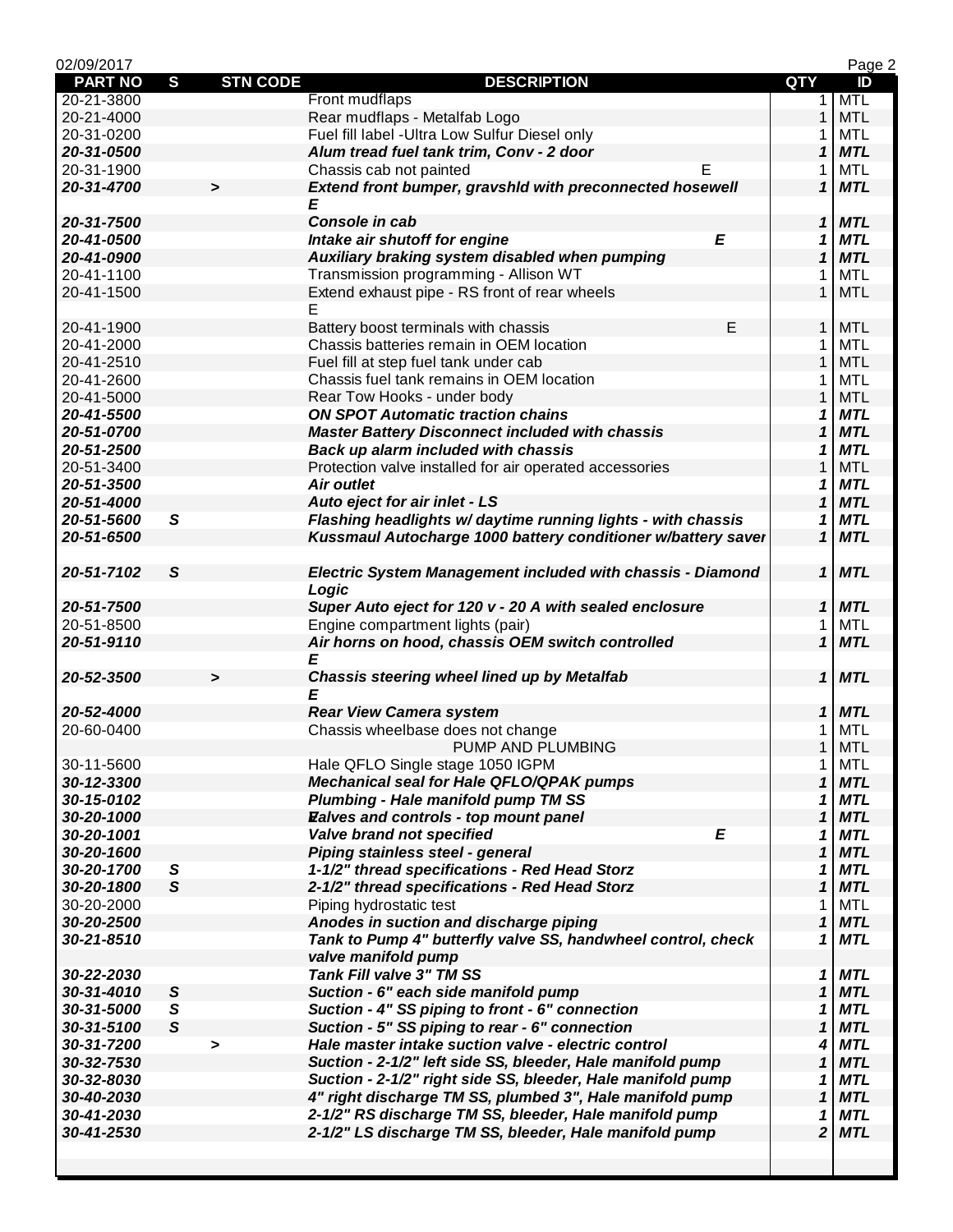| 02/09/2017     |                  |                 |                                                                |                            | Page 3     |
|----------------|------------------|-----------------|----------------------------------------------------------------|----------------------------|------------|
| <b>PART NO</b> | S                | <b>STN CODE</b> | <b>DESCRIPTION</b>                                             | <b>QTY</b>                 | ID         |
| 30-43-1530     |                  |                 | 2-1/2" rear discharge TM SS, plumbed 2-1/2", bleeder           | $\overline{\mathbf{c}}$    | <b>MTL</b> |
| 30-44-0530     |                  |                 | 1-1/2" crosslay (each) TM SS, 2" valve, bleeder                | $\overline{\mathbf{2}}$    | <b>MTL</b> |
| 30-44-1030     |                  | $\,$            | 1-1/2" front trash line TM SS, plumbed 2", hosewell            | 1                          | <b>MTL</b> |
| 30-44-6530     |                  |                 | Piping for monitor TM SS, plumbed 3", bleeder                  | 1                          | <b>MTL</b> |
| 30-51-0500     |                  |                 | Pump shift-Midship air                                         | 1                          | <b>MTL</b> |
| 30-51-0700     |                  |                 | Pump Gearbox mounted manual over ride for pump shift           | 1                          | <b>MTL</b> |
|                |                  |                 | Е                                                              |                            |            |
| 30-51-6640     |                  |                 | <b>Class One "TPG Plus" Governor/Throttle</b>                  | $\boldsymbol{\mathcal{L}}$ | <b>MTL</b> |
| 30-51-7000     | $\mathsf{s}$     |                 | Suction side relief V/V, manifold pump                         | 4                          | <b>MTL</b> |
| 30-51-7700     |                  |                 | Primer Hale oil less ESP with oil tank Hale                    | $\mathbf{1}$               | <b>MTL</b> |
| 30-51-7800     |                  |                 | <b>Pre Primer for gated suction Hale primer</b>                | 1                          | <b>MTL</b> |
| 30-51-8100     |                  |                 | <b>Heat exchanger included with chassis</b>                    | 1                          | <b>MTL</b> |
| 30-52-1000     |                  |                 | Master drain V/V, 12 port                                      | 1                          | <b>MTL</b> |
| 30-52-2000     |                  |                 | Drain valve for foam system header                             | $\mathbf 1$                | <b>MTL</b> |
| 30-52-5510     |                  |                 | Foam system-Hypro FoamPro 2001 Single Tank                     | 1                          | <b>MTL</b> |
| 30-52-8100     |                  |                 | Electric foam fill pump with panel pickup                      | 1                          | <b>MTL</b> |
| 30-52-9000     |                  |                 | <b>Foam Tank drain</b>                                         | 1                          | <b>MTL</b> |
| 30-52-9100     |                  |                 | Foam concentrate label at foam tank fill                       | 1                          | <b>MTL</b> |
| 30-52-9200     |                  |                 | <b>Foam System Instruction Plates</b>                          | 1                          | <b>MTL</b> |
| 30-52-9400     |                  |                 | <b>NFPA Foam System certification test</b>                     | 1                          | <b>MTL</b> |
|                |                  |                 | <b>WATER AND FOAM TANKS</b>                                    |                            | <b>MTL</b> |
| 40-11-2100     |                  |                 |                                                                | 1<br>$\mathbf{1}$          | <b>MTL</b> |
|                |                  |                 | Ultra-Tank water tank (Imperial gallons)                       |                            |            |
| 40-11-2200     |                  |                 | Water tank capacity certification (tank manufacturer)          | 1                          | MTL        |
| 40-11-5000     |                  |                 | Tank capacity 1000 Imperial Gallons                            | $\mathbf{1}$               | <b>MTL</b> |
| 40-12-4500     |                  |                 | Foam cell - 20 Imperial gallon                                 | 1                          | <b>MTL</b> |
| 40-21-1000     |                  |                 | 4" tank to pump connection                                     | 1                          | <b>MTL</b> |
| 40-22-1500     |                  |                 | 3" tank fill connection                                        | 1                          | <b>MTL</b> |
| 40-23-0500     |                  |                 | 1" water level gauge connection                                | 1                          | <b>MTL</b> |
| 40-23-1000     |                  |                 | 1" foam level gauge connection                                 | 1                          | <b>MTL</b> |
| 40-23-1050     |                  |                 | <b>4" Fireman's Friend connection</b>                          | $\mathbf 1$                | <b>MTL</b> |
| 40-23-1060     |                  |                 | 10" Newton dump connection                                     | 1                          | <b>MTL</b> |
| 40-30-0500     |                  |                 | Sump drain valve (3" gate valve) with linkage                  | 1                          | <b>MTL</b> |
|                |                  |                 | E                                                              |                            |            |
| 40-30-1000     |                  |                 | Water Fill Box front left corner                               | $\mathbf{1}$               | <b>MTL</b> |
| 40-31-3500     |                  |                 | 10" rear Newton dump, stainless steel                          | 1                          | <b>MTL</b> |
| 40-31-3600     |                  |                 | Newton dump - stainless steel 36" telechute                    | 1                          | <b>MTL</b> |
| 40-31-5500     |                  |                 | <b>Electric operator for Newton dump</b>                       | 1                          | <b>MTL</b> |
| 40-31-9000     |                  |                 | 4" Storz rear fill, Fireman's Friend                           | $\mathbf{1}$               | <b>MTL</b> |
|                |                  |                 | <b>ELECTRICAL</b>                                              | 1                          | MTL        |
| 50-11-0450     |                  |                 | Base electrical system - International Diamond Logic multiplex | $\mathbf{1}$               | <b>MTL</b> |
|                |                  |                 |                                                                |                            |            |
| 50-11-0600     |                  |                 | <b>Warning Light Certification</b>                             | $\mathbf{1}$               | <b>MTL</b> |
| 50-11-0700     |                  |                 | Low Voltage Electrical system test                             | 1                          | <b>MTL</b> |
| 50-11-0800     |                  |                 | Low Voltage Electrical System Documents                        | $\mathbf{1}$               | <b>MTL</b> |
| 50-11-0900     |                  |                 | Rocker switch panel with master warning switch                 | 1                          | <b>MTL</b> |
| 50-11-1400     | $\mathsf{s}$     |                 | Whelen Siren 200 Watt, Self-Contained, Removable Microphone    | $\mathbf{1}$               | <b>MTL</b> |
|                |                  |                 |                                                                |                            |            |
| 50-11-1625     |                  |                 | Siren speaker, 100 watt, behind chassis grille                 | $\boldsymbol{\mathcal{L}}$ | <b>MTL</b> |
| 50-11-2600     |                  |                 | Siren to be accessible to driver and officer                   | 1                          | <b>MTL</b> |
| 50-11-5809     |                  | $\geq$          | Federal JetSOLARIS 5450 LED light bar red/white                | 1                          | <b>MTL</b> |
| 50-11-6501     |                  |                 | E<br>Rear Directional Light not required                       | 1                          | <b>MTL</b> |
| 50-11-9010     |                  |                 | Rear beacons-Federal Micro Escape LED (pr) - both red          | 1                          | <b>MTL</b> |
| 50-12-5020     |                  |                 | Front LED flashers (pr)-red Federal QL64XF-R                   | 1                          | <b>MTL</b> |
| 50-12-5110     |                  |                 | Rear LED flashers (pr)-red Federal QL64XF-R                    | 1                          | <b>MTL</b> |
| 50-12-5210     |                  |                 | Front side inter Its (pr)-red LED Federal QL64XF-R             | 1                          | <b>MTL</b> |
| 50-12-5310     |                  |                 | Body side inter Its (pr)-red LED Federal QL64XF-R              | $\boldsymbol{\mathcal{L}}$ | <b>MTL</b> |
| 50-12-5410     |                  |                 | Additional body side inter Its (pr)-red LED Federal QL64XF-R   | 1                          | <b>MTL</b> |
|                | $\boldsymbol{U}$ | >               |                                                                |                            |            |
| 50-21-1520     |                  |                 | Rear floods (pr) - Unity LED or equivalent                     | $\mathbf 1$                |            |
| 50-21-2540     |                  |                 | FRC telescoping SPECTRA LED 12V flood (ea)                     | 2                          | <b>MTL</b> |
| 50-21-3010     | S                | $\geq$          | Remote control electric spot (ea) Visibeam - wireless control  | $\mathbf{1}$               | <b>MTL</b> |
|                |                  |                 |                                                                |                            |            |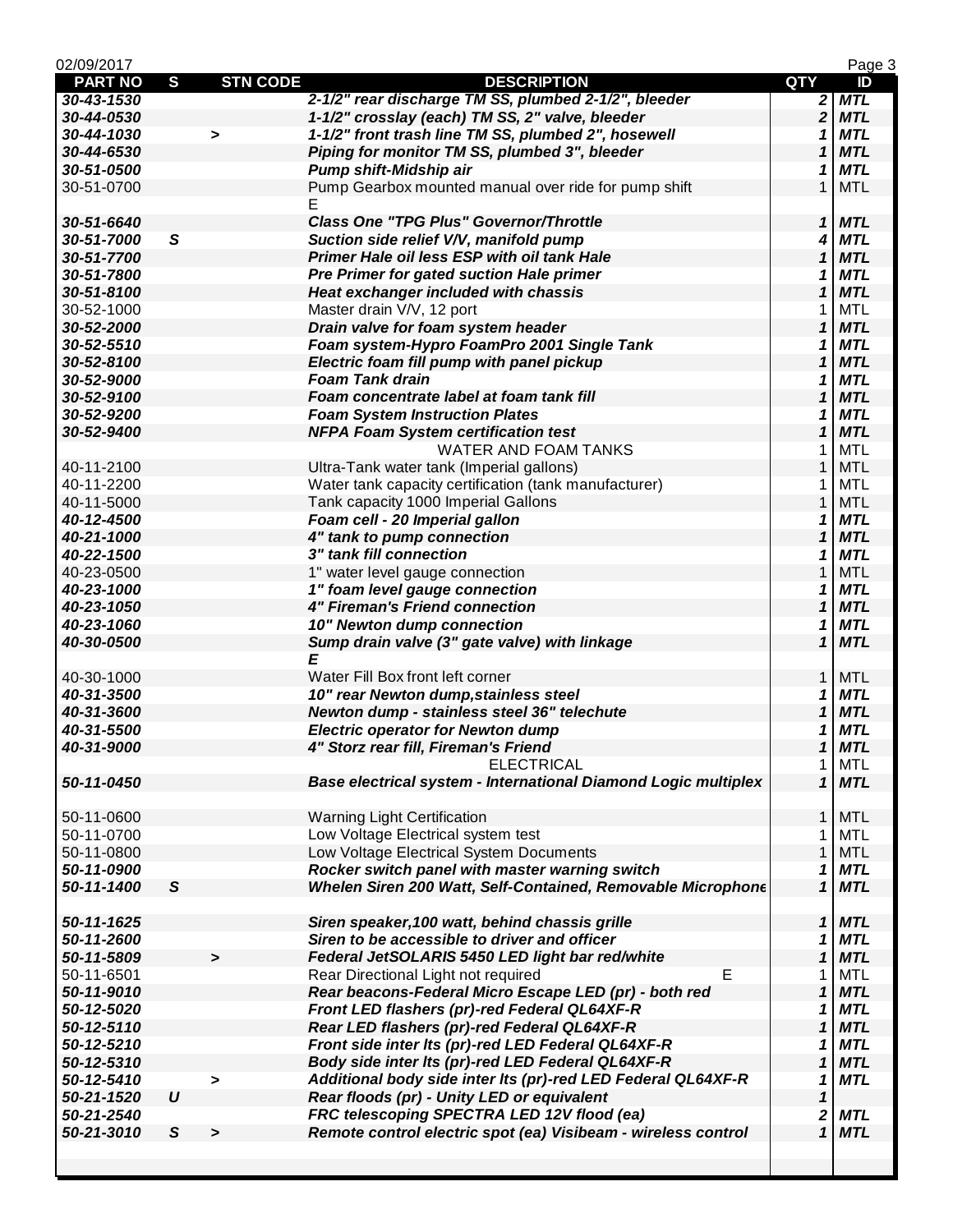| 02/09/2017     |                       |                 |                                                              |                            | Page 4     |
|----------------|-----------------------|-----------------|--------------------------------------------------------------|----------------------------|------------|
| <b>PART NO</b> | S                     | <b>STN CODE</b> | <b>DESCRIPTION</b>                                           | QTY                        | ID         |
| 50-21-5100     | $\geq$                |                 | Compartment lighting - LED tube lights in each compartment   |                            | $1$ MTL    |
|                |                       |                 | (rollup doors)                                               |                            |            |
| 50-21-5500     |                       |                 | Door Ajar warning light                                      | 1                          | <b>MTL</b> |
| 50-21-5550     |                       |                 | Equipment rack not stowed warning light                      | 2                          | <b>MTL</b> |
| 50-21-8001     |                       |                 | Step lights for body steps - 4" LED                          | 1                          | <b>MTL</b> |
| 50-21-8110     |                       |                 | Step lights for walkway - 4" LED                             | 1                          | <b>MTL</b> |
| 50-21-8201     |                       |                 | Step lights for chassis steps - LED marker type              | 1                          | <b>MTL</b> |
| 50-21-8600     |                       |                 | LED clearance Its and reflectors                             | $\mathbf{1}$               | <b>MTL</b> |
| 50-21-8800     |                       |                 | LED intermediate turn signal/clearance/reflector length >30' | 1                          | <b>MTL</b> |
| 50-22-0700     |                       |                 | Whelan 64 LED tail/brake-turn-backup module (pr)             | 1                          | <b>MTL</b> |
|                |                       |                 | Ground lighting (LED Lumabar) - 2 door chassis               |                            | <b>MTL</b> |
| 50-31-6550     |                       |                 |                                                              | 1                          | <b>MTL</b> |
| 50-31-6580     |                       |                 | Ground lighting (LED Lumabar) - top mount body               | 1                          |            |
| 50-35-0500     |                       |                 | Installation of customer supplied mobile radio               | 2                          | <b>MTL</b> |
| 50-35-0560     |                       |                 | VHF antenna with base - commercial chassis                   | $\mathbf{1}$               | <b>MTL</b> |
| 50-35-0570     |                       |                 | UHF antenna with base - commercial chassis                   | 1                          | <b>MTL</b> |
| 50-99-05AA     | $\boldsymbol{U}$      |                 | <b>Cell Phone Booster</b>                                    | $\boldsymbol{\mathcal{L}}$ |            |
|                |                       |                 | <b>BODY</b>                                                  | 1                          | <b>MTL</b> |
| 60-10-1400     |                       |                 | Single axle extruded aluminum body                           | 1                          | <b>MTL</b> |
| 60-10-4000     |                       |                 | Tapered "beavertail" rear step supports<br>E                 | 1                          | <b>MTL</b> |
| 60-10-4600     |                       |                 | E<br>Painted fender surround                                 | 1                          | <b>MTL</b> |
| 60-10-4700     |                       |                 | Integral aluminum fender trim                                | 1                          | <b>MTL</b> |
| 60-10-5400     | $\, >$                |                 | Diamondback pumphouse steps                                  | $\mathbf{1}$               | <b>MTL</b> |
| 60-10-5430     | $\geq$                |                 | Diamondback 19" rear step                                    | 1                          | <b>MTL</b> |
| 60-10-6000     |                       |                 | Extruded rub rail                                            | $\mathbf{1}$               | <b>MTL</b> |
| 60-11-0300     | >                     |                 | Front left side compartments full height                     | 1                          | <b>MTL</b> |
|                |                       |                 | E                                                            |                            |            |
| 60-11-0700     |                       |                 | Front right side compartments full height                    | 1                          | <b>MTL</b> |
|                | >                     |                 |                                                              |                            |            |
|                |                       |                 |                                                              |                            |            |
| 60-11-1000     | >                     |                 | Rear left side compartments full height                      | 1                          | <b>MTL</b> |
|                |                       |                 | E                                                            |                            |            |
| 60-11-1400     | >                     |                 | E<br>Rear right side compartments full height                | 1                          | <b>MTL</b> |
| 60-11-2000     | $\geq$                |                 | High side compartment (over 18") each                        | 4                          | <b>MTL</b> |
| 60-11-3200     | $\geq$                |                 | Full Height Rear compartment                                 | 1                          | <b>MTL</b> |
| 60-11-4000     | $\geq$                |                 | Surface mount aluminum door                                  | 2                          | <b>MTL</b> |
| 60-11-5500     |                       |                 | Rollup door - standard height                                | 4                          | <b>MTL</b> |
| 60-11-5520     |                       |                 | Rollup door - full height                                    | 4                          | <b>MTL</b> |
| 60-31-4100     |                       |                 | Extruded aluminum handrails                                  | 1                          | <b>MTL</b> |
| 60-31-5500     |                       |                 | Steps at rear of body (folding)                              | 1                          | <b>MTL</b> |
| 60-31-5600     |                       |                 | Steps and grab handles at front of body next to pump panel   | 1                          | <b>MTL</b> |
| 60-31-5800     |                       |                 | Special step over rear dump                                  | 1                          | <b>MTL</b> |
| 60-31-6500     |                       |                 | Compartment matting-Turtle tile                              | 1                          | <b>MTL</b> |
| 60-31-8000     |                       |                 | <b>BA bottle compt (ea)-fender well</b>                      | 4                          | <b>MTL</b> |
| 60-31-8700     | >                     |                 | Sliding tray (ea) - 400 pound capacity with gas strut        | 4                          | <b>MTL</b> |
| 60-31-9600     | $\blacktriangleright$ |                 | <b>Adjustable shelf (ea)</b>                                 | 5                          | <b>MTL</b> |
| 60-32-3560     |                       |                 | Three adjustable hose divider (each)                         | 1                          | <b>MTL</b> |
| 60-32-7500     |                       |                 | Hose bed - aluminum                                          | $\mathbf{1}$               | <b>MTL</b> |
| 60-33-0000     |                       |                 | Paint exterior - Imron Elite                                 |                            | <b>MTL</b> |
|                |                       |                 |                                                              | 1                          |            |
| 60-33-0200     |                       |                 | Undercoat vehicle with KROWN rust protection                 | $\mathbf{1}$               | <b>MTL</b> |
| 60-33-0500     |                       |                 | Paint chassis wheels job colour with silver trim             | 1                          | <b>MTL</b> |
|                |                       |                 | E                                                            |                            |            |
| 60-33-1000     |                       |                 | Paint pump and plumbing job colour                           | 1                          | <b>MTL</b> |
| 60-33-1500     |                       |                 | Buffed finish compartment interior                           | $\mathbf{1}$               | <b>MTL</b> |
| 60-33-2200     |                       |                 | Lettering - 80 letters up to 3" tall - 3 colour              | 1                          | <b>MTL</b> |
| 60-33-3000     |                       |                 | Reflective stripe - 4" white                                 | $\boldsymbol{\mathcal{L}}$ | <b>MTL</b> |
| 60-33-3310     |                       |                 | Reflective stripe - red and yellow chevron at rear           | 1                          | <b>MTL</b> |
| 60-33-4600     |                       |                 | Aluminum cover over crosslays - with end tarps (black)       | $\mathbf{1}$               | <b>MTL</b> |
| 60-33-5000     |                       |                 | Aluminum cover over hose bed with end tarps - black          | 1                          | <b>MTL</b> |
|                |                       |                 | E                                                            |                            |            |
| 60-40-5500     |                       |                 | Suction hose tube (each) with door                           | 2                          | <b>MTL</b> |
| 60-40-8500     | >                     |                 | Tail light box Fire Extinguisher tubes (pr)                  | $\mathbf{1}$               | <b>MTL</b> |
|                |                       |                 |                                                              |                            |            |
|                |                       |                 |                                                              |                            |            |